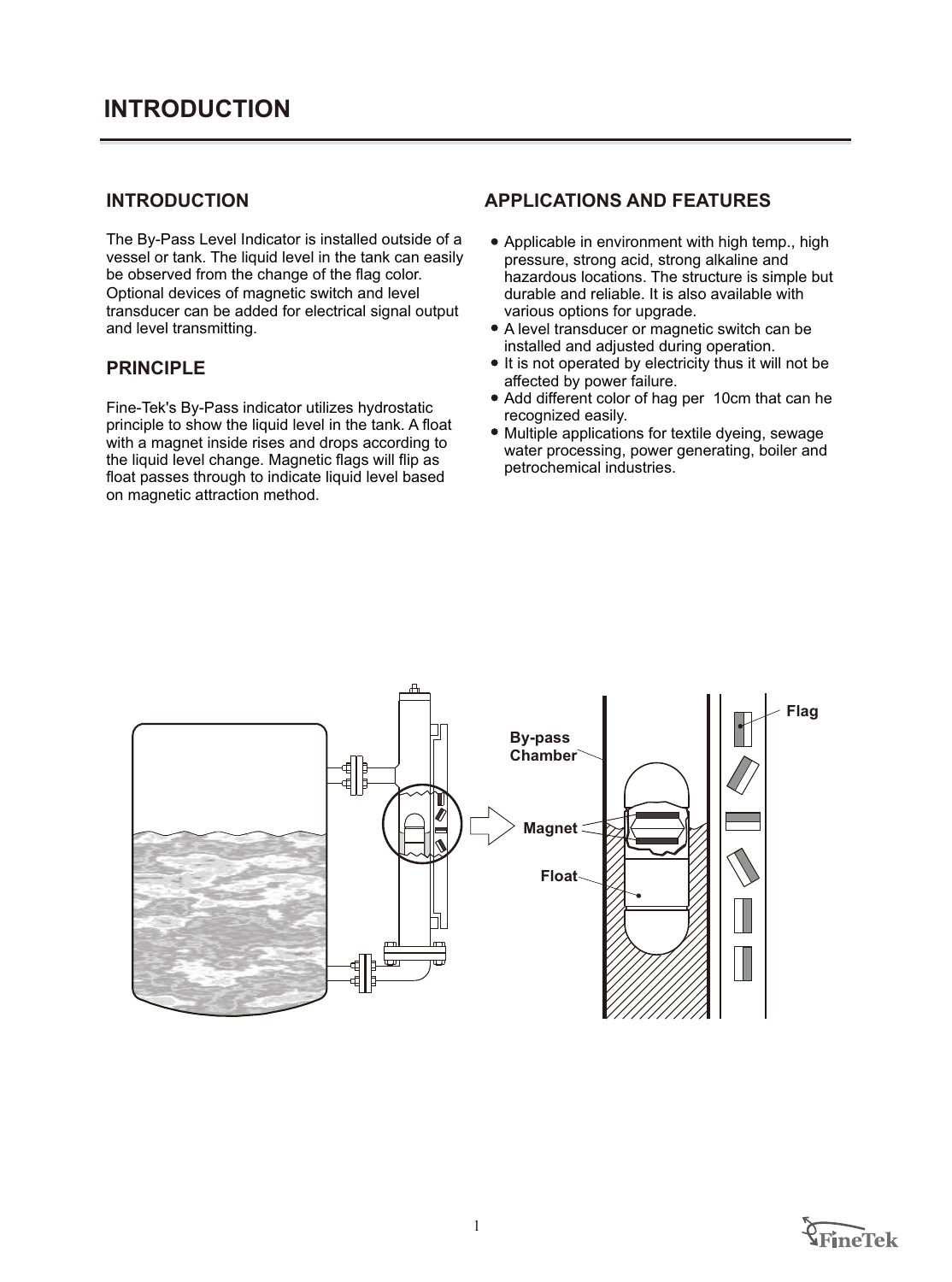# **PRODUCT WITH PATENT RECOMMENDATION**

## **1.) Magnetic Switch (Fig.1)**

- \* The plastic miniature magnetic switch is anti-corrosive and with IP67 rating. It is the smallest magnetic switch in the current market.
- \* The magnetic switch is easy to set up and has real time adjustment.

### **2.) Innovative Design For Bottom End Flange and the Connecting Flange (Fig.2)**

- \* The lower center duct is at the bottom end of the chamber. When the liquid drains in the tank , there will be no residue in the chamber unit.
- \* This is suitable for production that requires frequent liquid change and mixture is not allowed during the process.

### **3.) Removable Duct and Connecting Flange (Fig.3)**

- \* The flange setting is close to the two ends of the chamber, therefore the "C-C" distance is maximized.
- \* It is strengthened in the structure by a large phase weld.
- \* During the installation, adjust the flange to the fitting mounting holes.



**Fig.1**



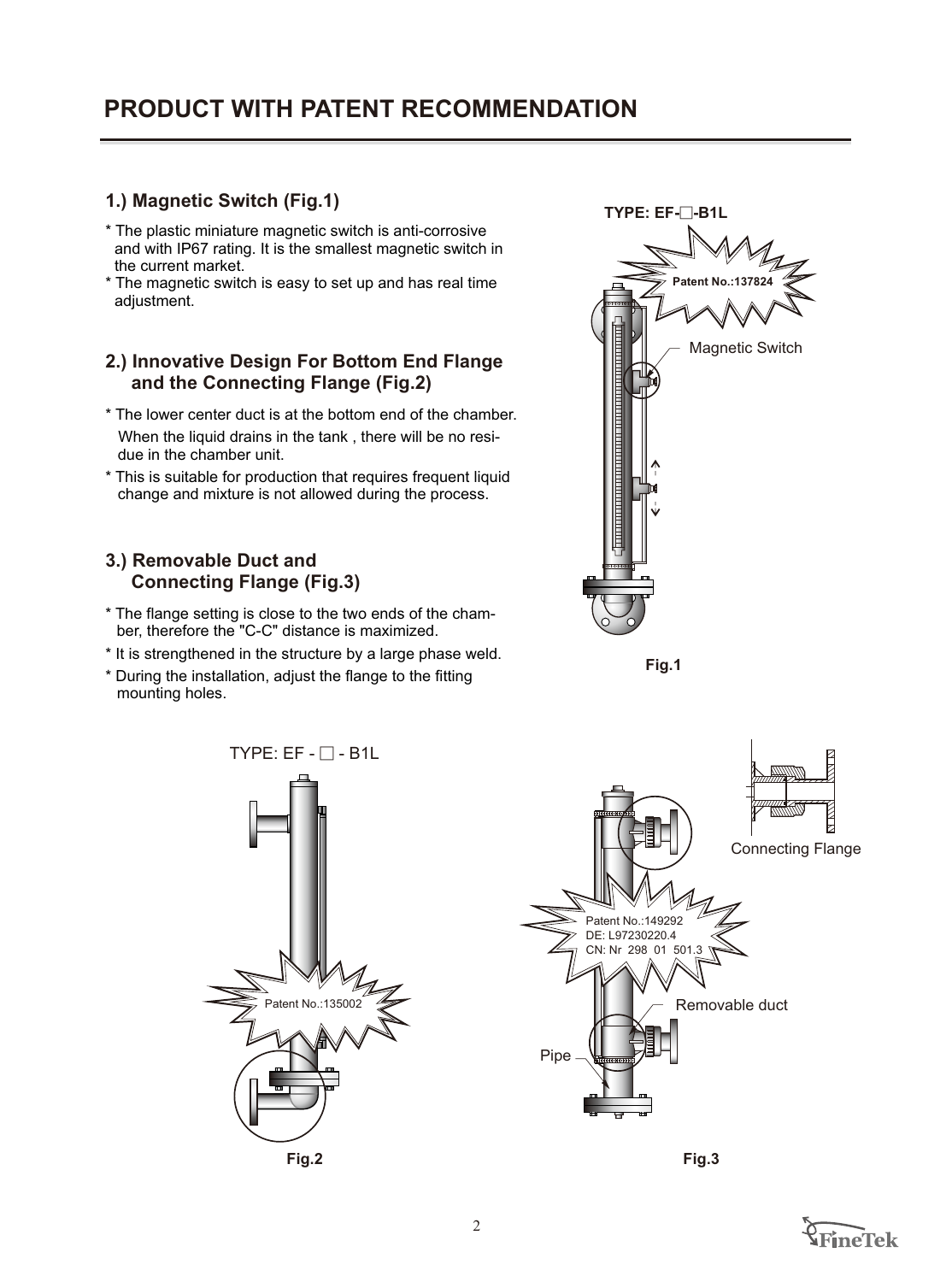

| Model No.<br><b>Description</b> | EF<br>B1H                                      | <b>B1K</b><br>EFI                     | <b>B2K</b><br>EFI                   | EF[]<br><b>IB7H</b>                          | IC1H<br><b>EFIT</b>                      |
|---------------------------------|------------------------------------------------|---------------------------------------|-------------------------------------|----------------------------------------------|------------------------------------------|
| <b>Top End</b>                  |                                                |                                       | Flat top with 1/2"PT plug           |                                              | Dual flange<br>with 1/2"PT plug          |
| <b>Bottom End</b>               | Dual flange<br>with 1/2"PT plug                |                                       | Dual flange with 1/2"PT drain valve |                                              | Dual flange with 1/2"PT plug             |
| <b>Connecting</b>               |                                                | $3/4"$ x10kg/cm <sup>2</sup> (Flange) | 3/4" or 1"PT<br>(Screw)             | $3/4"$ x10kg/cm <sup>2</sup><br>(Ball Valve) | $3/4"$ x10kg/cm <sup>2</sup><br>(Flange) |
| <b>C-C Distance</b>             |                                                |                                       | Min. 150mm; Max. 3800mm             |                                              |                                          |
| <b>Operation Pressure</b>       | $5$ kg/cm <sup>2</sup>                         |                                       |                                     |                                              |                                          |
| <b>Operation Temp.</b>          | PP: 80°C, PVDF: 120°C                          |                                       |                                     |                                              |                                          |
| <b>Chamber</b>                  | PP: $\phi$ 60.5 x 3.8t, PVDF: $\phi$ 63 x 3.2t |                                       |                                     |                                              |                                          |
| <b>Float Type</b>               | EFB-2500 (PVDF) / 2510 (PP) (see page 9)       |                                       |                                     |                                              |                                          |
| <b>Material</b>                 | PP / PVDF                                      |                                       |                                     |                                              |                                          |
| <b>Flag Indicator</b>           | EFB-0750 (140°C) (see page 10)                 |                                       |                                     |                                              |                                          |
| <b>Ruler</b>                    |                                                |                                       | Option (see page 11)                |                                              |                                          |

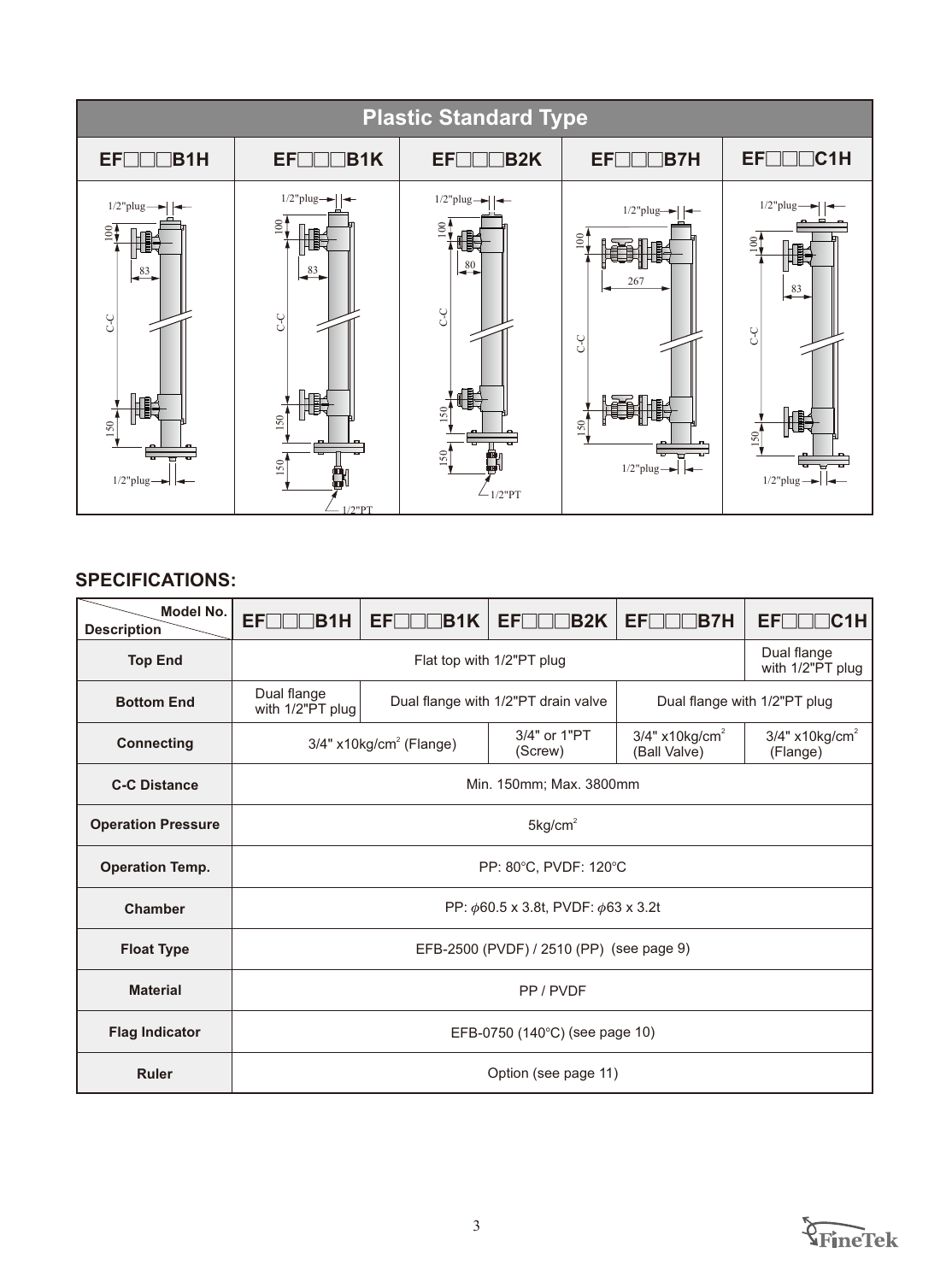

| Model No.<br><b>Description</b>                      | EFIT<br>TA1H                                                                           | EFIT<br>$\mathsf{IA5M}$                                    | IB1H<br>EFL.                          | EFL<br><b>IB1K</b>                                       |  |  |
|------------------------------------------------------|----------------------------------------------------------------------------------------|------------------------------------------------------------|---------------------------------------|----------------------------------------------------------|--|--|
| <b>Top End</b>                                       | Cap                                                                                    |                                                            | Flat top with 1/2"PT plug             |                                                          |  |  |
| <b>Bottom End</b>                                    | Dual flange<br>with 1/2"PT plug                                                        | Dual flange with<br>3" shield pipe                         | Dual flange<br>with 1/2"PT plug       | Dual flange<br>with 1/2" drain valve                     |  |  |
| <b>Bottom Flange</b>                                 | 1-1/2" x 5kg/cm <sup>2</sup>                                                           | 3-1/2" x $5 \text{kg/cm}^2$                                | 1-1/2" x $5 \text{kg/cm}^2$           |                                                          |  |  |
| <b>Connecting</b>                                    | $3/4"$ x10kg/cm <sup>2</sup> (Flange)                                                  | $3"$ (Hole)                                                | $3/4"$ x10kg/cm <sup>2</sup> (Flange) |                                                          |  |  |
| <b>C-C Distance</b><br><b>Flag Display Length(L)</b> | Min. 150mm;<br>Min. 150mm;<br>Min. 150mm; Max. 5.800mm<br>Max. 5,800mm<br>Max. 2,000mm |                                                            |                                       |                                                          |  |  |
| <b>Operation Pressure</b>                            |                                                                                        | $25$ kg/cm <sup>2</sup> (Max. $50$ kg/cm <sup>2</sup> )    |                                       | $20$ kg/cm <sup>2</sup>                                  |  |  |
| <b>Operation Temp.</b>                               |                                                                                        | SUS304: 140°C, 200°C, 400°C<br>SUS316: 140°C, 200°C, 400°C |                                       | SUS304: 140°C, 200°C, 350°C<br>SUS316: 140°C,200°C,350°C |  |  |
| <b>Chamber</b>                                       |                                                                                        | $\phi$ 60.5 x 2.8t                                         |                                       |                                                          |  |  |
| <b>Float Type</b>                                    | EFB-2580 (see page 9)                                                                  |                                                            |                                       |                                                          |  |  |
| <b>Material</b>                                      | SUS304 / SUS316                                                                        |                                                            |                                       |                                                          |  |  |
| <b>Flag Indicator</b>                                | EFB-0700 (200°C), EFB-0740 (400°C), EFB-0750 (140°C) (see page 10)                     |                                                            |                                       |                                                          |  |  |
| <b>Ruler</b>                                         |                                                                                        |                                                            | Option (see page 11)                  |                                                          |  |  |

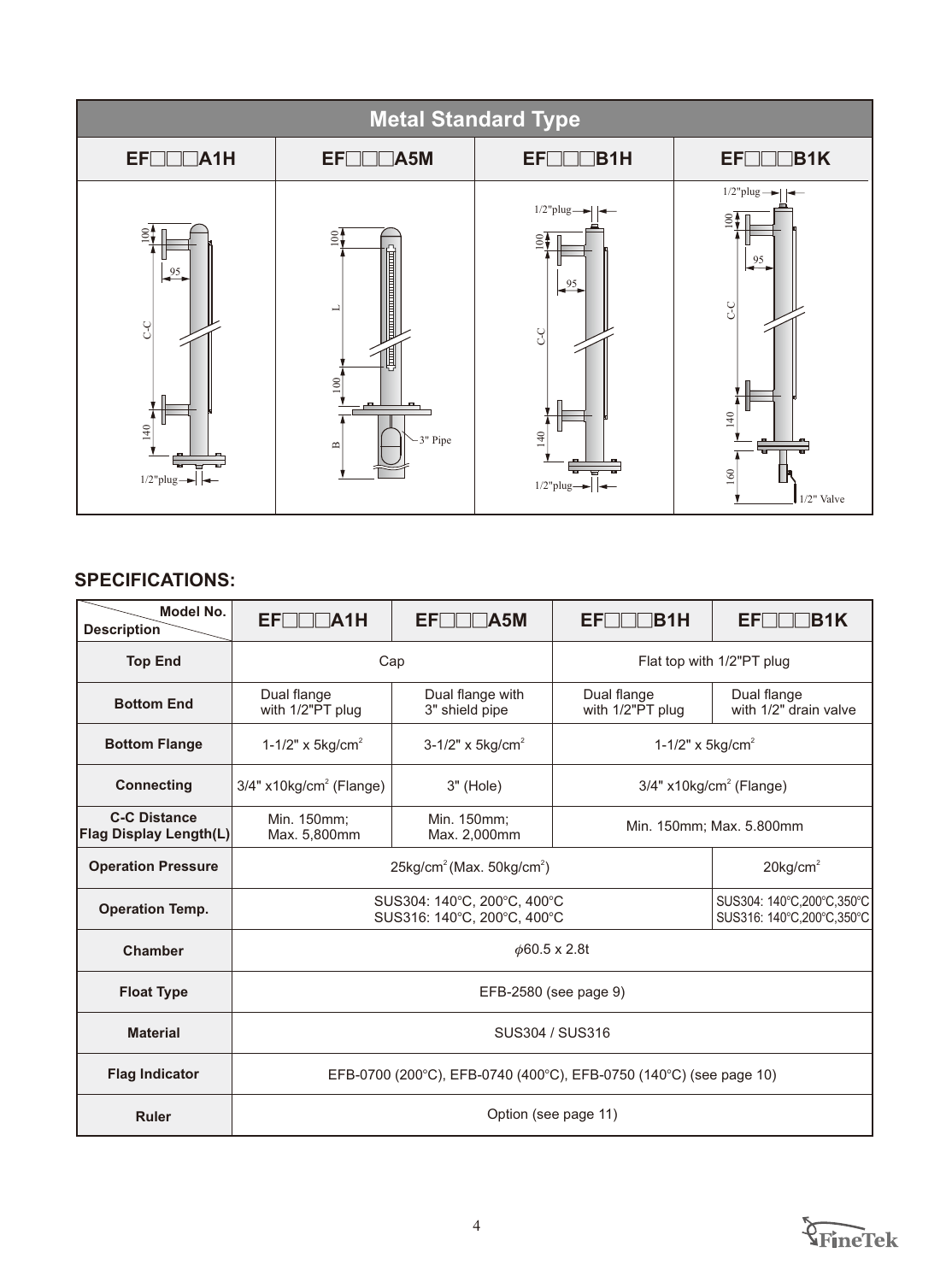

\* The pipe is so long that support rack is needed to prevent pipe from bending.

| <b>Model No.</b><br><b>Description</b> | <b>EFITT</b><br>∃B2K                                                                                | <b>EF</b><br>$\sqcap$ B7H                                                             | EFIIIC1H                                                   | EFI II<br><b>B1L</b>                         |
|----------------------------------------|-----------------------------------------------------------------------------------------------------|---------------------------------------------------------------------------------------|------------------------------------------------------------|----------------------------------------------|
| <b>Top End</b>                         | Flat top with 1/2"PT plug                                                                           |                                                                                       | Dual flange with 1/2"PT plug                               | Flat top with 1/2"PT plug                    |
| <b>Bottom End</b>                      | Dual flange<br>with 1/2" drain valve                                                                |                                                                                       | Dual flange with 1/2"PT plug                               | Dual flange+angle pipe                       |
| <b>Bottom Flange</b>                   |                                                                                                     | 1-1/2" x $5 \text{kg/cm}^2$                                                           |                                                            |                                              |
| <b>Connecting</b>                      | 3/4"PT or 1"PT (Screw)                                                                              | $3/4"$ x10kg/cm <sup>2</sup><br>$3/4"$ x10kg/cm <sup>2</sup> (Flange)<br>(Ball Valve) |                                                            |                                              |
| <b>C-C Distance</b>                    | Min. 150mm; Max. 5,800mm                                                                            |                                                                                       |                                                            |                                              |
| <b>Operation Pressure</b>              | $10$ kg/cm <sup>2</sup><br>$25\text{kg/cm}^2$ (Max. $50\text{kg/cm}^2$ )<br>$20$ kg/cm <sup>2</sup> |                                                                                       |                                                            |                                              |
| <b>Operation Temp.</b>                 | SUS304: 140°C, 200°C, 350°C<br>SUS316: 140°C, 200°C, 350°C                                          |                                                                                       | SUS304: 140°C, 200°C, 400°C<br>SUS316: 140°C, 200°C, 400°C | SUS304: 140°C, 200°C<br>SUS316: 140°C, 200°C |
| <b>Chamber</b>                         |                                                                                                     |                                                                                       | $\phi$ 60.5 x 2.8t                                         |                                              |
| <b>Float Type</b>                      | EFB-2580 (see page 9)                                                                               |                                                                                       |                                                            |                                              |
| <b>Material</b>                        | SUS304 / SUS316                                                                                     |                                                                                       |                                                            |                                              |
| <b>Flag Indicator</b>                  | EFB-0700 (200°C), EFB-0740 (400°C), EFB-0750 (140°C) (see page 10)                                  |                                                                                       |                                                            |                                              |
| <b>Ruler</b>                           |                                                                                                     |                                                                                       | Option (see page 11)                                       |                                              |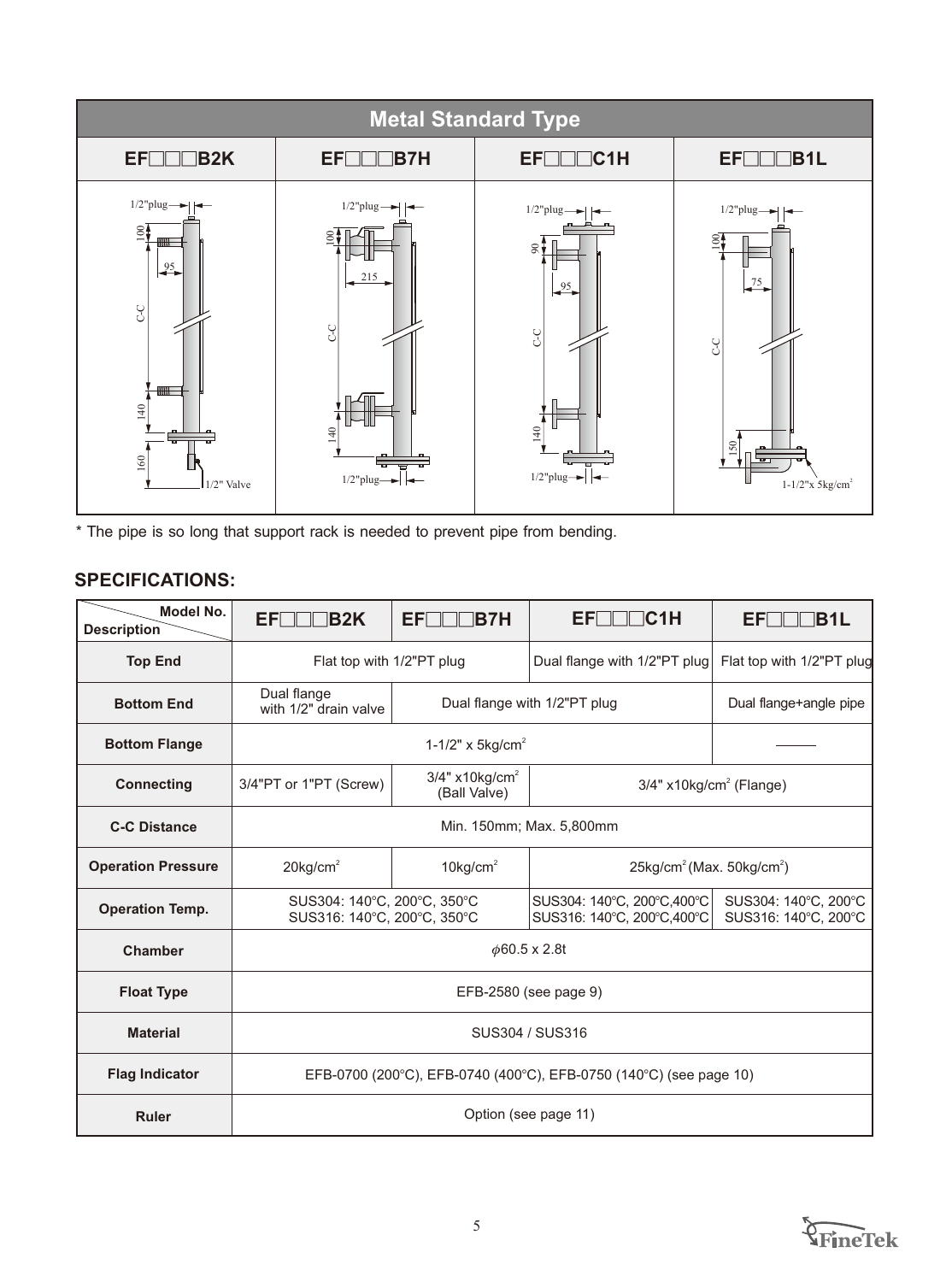

| Model No.<br><b>Description</b> | EFL<br>C1H                                                         | $EF\Box A/B\Box C1H$                      | EFL.<br><b>IB1H</b>                   |  |
|---------------------------------|--------------------------------------------------------------------|-------------------------------------------|---------------------------------------|--|
| <b>Top End</b>                  |                                                                    | Dual flange with 1/2"PT plug              | Dual flange with 1/2"PT plug          |  |
| <b>Bottom End</b>               |                                                                    | Dual flange with 1/2"PT plug              | Dual flange with 1/2"PT plug          |  |
| <b>Connecting</b>               | $3/4"$ x10kg/cm <sup>2</sup> (Flange)                              | 1-1/4" x 10kg/cm <sup>2</sup>             | $3/4"$ x10kg/cm <sup>2</sup> (Flange) |  |
| <b>C-C Distance</b>             | Min. 150mm; Max. 5800mm                                            |                                           |                                       |  |
| <b>Operation Pressure</b>       | $25\text{kg/cm}^2$ (Max. $50\text{kg/cm}^2$ )                      | $20$ kg/cm <sup>2</sup>                   |                                       |  |
| <b>Operation Temp.</b>          | SUS304: 140°C, 200°C, 400°C<br>SUS316: 140°C, 200°C, 400°C         |                                           | SUS304: 100°C<br>SUS316: 100°C        |  |
| <b>Chamber</b>                  | $\phi$ 60.5 x 2.8t                                                 | Jacket $\phi$ 76 x 3.0t<br>$1/2$ "PT plug |                                       |  |
| <b>Float Type</b>               | EFB-2580 (see page 9)                                              |                                           |                                       |  |
| <b>Material</b>                 | SUS304 / SUS316                                                    |                                           |                                       |  |
| <b>Flag Indicator</b>           | EFB-0700 (200°C), EFB-0740 (400°C), EFB-0750 (140°C) (see page 10) |                                           |                                       |  |
| <b>Ruler</b>                    |                                                                    | Option (see page 11)                      |                                       |  |

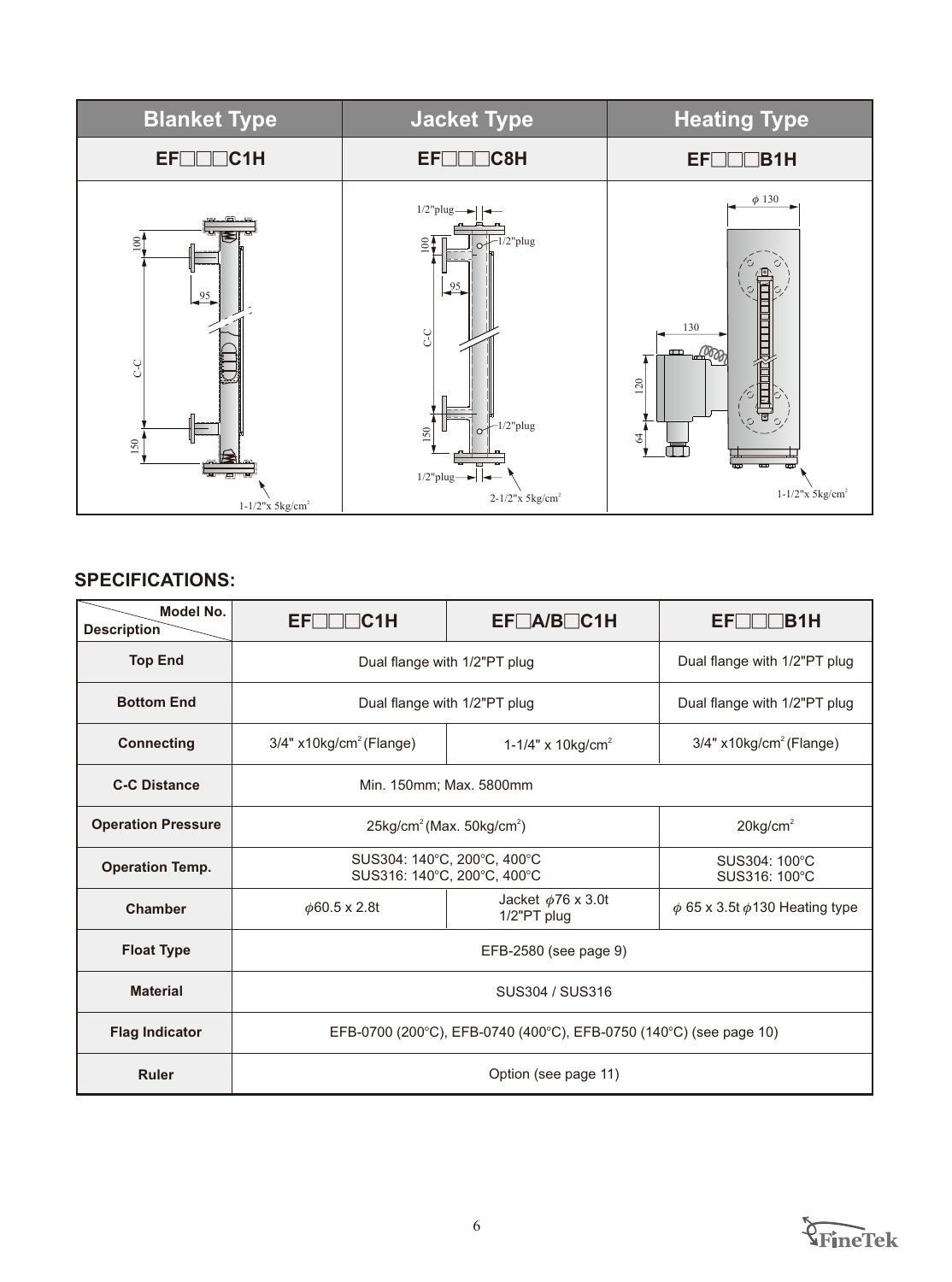

| Model No.<br><b>Description</b> | $EF\Box A/B\Box C1H$                                               | EFT<br>$\blacksquare$ C1H                                                       |  |  |
|---------------------------------|--------------------------------------------------------------------|---------------------------------------------------------------------------------|--|--|
| <b>Top End</b>                  | Dual flange                                                        | Dual flange with 1/2"PT plug                                                    |  |  |
| <b>Bottom End</b>               | Dual flange                                                        | Dual flange with 1/2"PT plug                                                    |  |  |
| <b>Connecting</b>               | 3/4" x10kg/cm <sup>2</sup> (Flange)                                | 600Lb or 300Lb                                                                  |  |  |
| <b>C-C Distance</b>             | Min. 150mm; Max. 5800mm                                            |                                                                                 |  |  |
| <b>Operation Pressure</b>       | $25\text{kg/cm}^2$ (Max. $50\text{kg/cm}^2$ )                      | 100kg/cm <sup>2</sup> (300°C down)600Lb<br>60kg/cm <sup>2</sup> (300°C up)300Lb |  |  |
| <b>Operation Temp.</b>          | $PP: 80^{\circ}C$<br>PTFE:120°C                                    | SUS304: 140°C<br>SUS316: 140°C                                                  |  |  |
| <b>Chamber</b>                  | $\phi$ 65 x 2t Coating PP or PTFE                                  | $\phi$ 76.3 x 5.5t                                                              |  |  |
| <b>Float Type</b>               | EFB-2580 (see page 9)+Coating                                      | EFB-2654 (see page 9)                                                           |  |  |
| <b>Material</b>                 | SUS304 / SUS316                                                    |                                                                                 |  |  |
| <b>Flag Indicator</b>           | EFB-0700 (200°C), EFB-0740 (400°C), EFB-0750 (140°C) (see page 10) |                                                                                 |  |  |
| <b>Ruler</b>                    |                                                                    | Option (see page 11)                                                            |  |  |

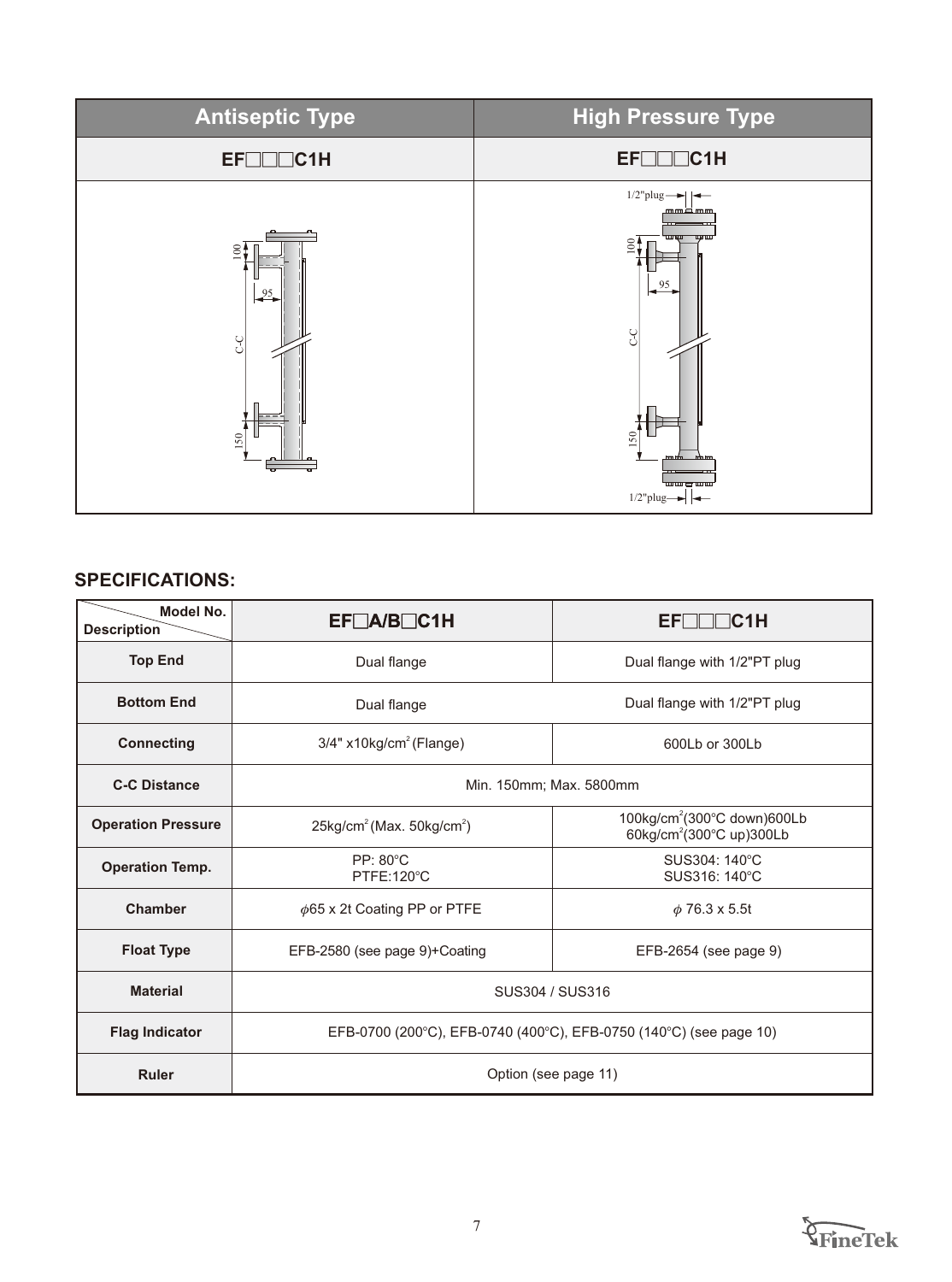# **PLASTIC FLOAT SPECIFICATIONS:**



## **SPECIFICATIONS:**

| Order No. | Spec.<br>Model No. | <b>Operation Temp.</b> | <b>Max. Pressure</b> | <b>Dimension</b> | S.G. | Water<br><b>Immersion Line</b> | <b>Material</b> | Weight |
|-----------|--------------------|------------------------|----------------------|------------------|------|--------------------------------|-----------------|--------|
|           | <b>EFB-2500</b>    | $-10$ ~120 °C          | $5 \text{ kg/cm}^2$  | $\phi$ 51x168    | 0.75 | 126 mm                         | <b>PVDF</b>     | 256 g  |
|           | <b>EFB-2510</b>    | -10~80 $^{\circ}$ C    | 5 kg/cm <sup>2</sup> | $\phi$ 49x150    | 0.7  | 105 mm                         | РP              | 188 g  |

\*Specified S.G. is available made to order.





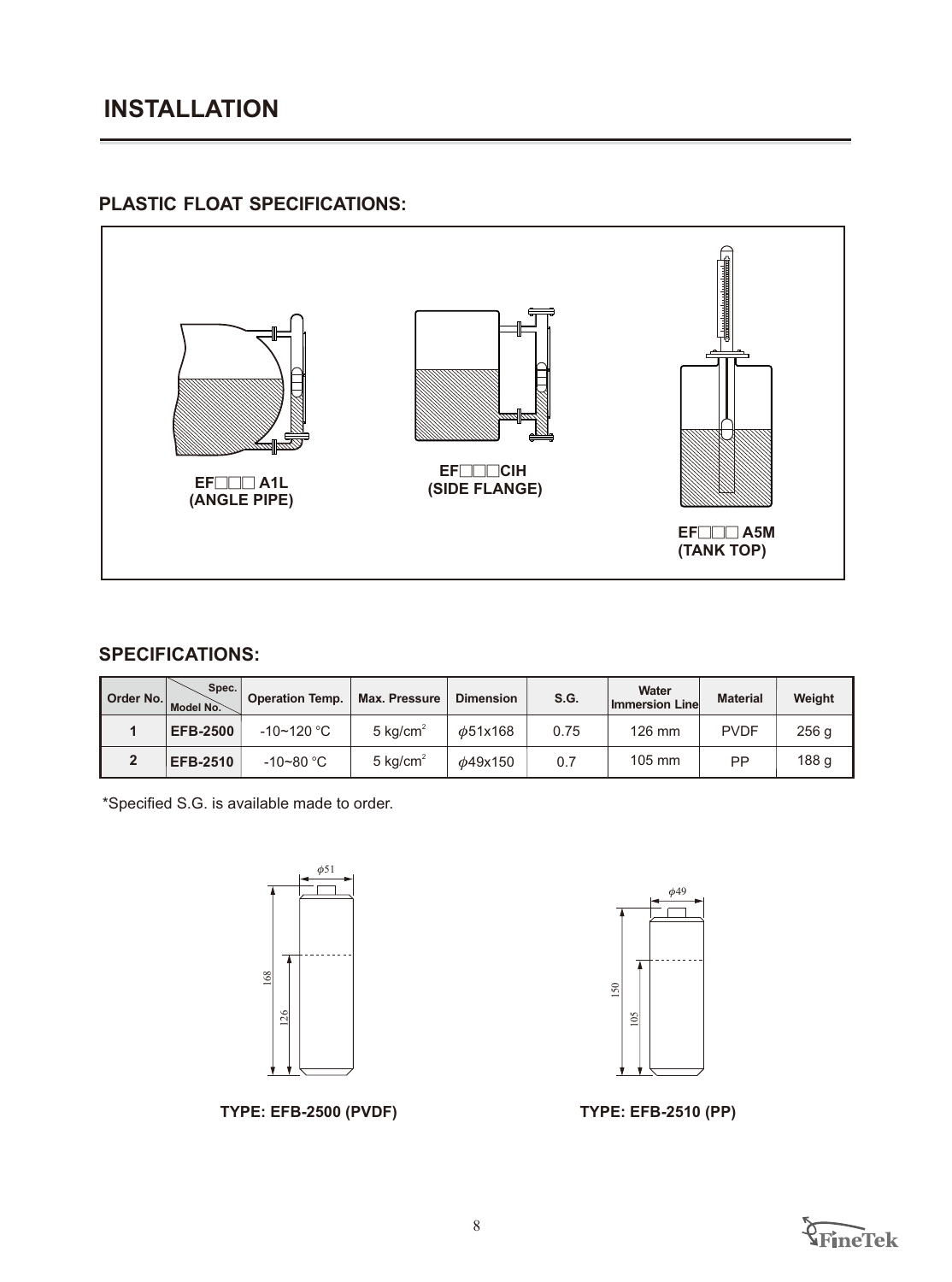# **FLOAT SPECIFICATIONS**

#### **METAL FLOAT:**

| Order No.    | Spec.<br><b>Type</b> | <b>Operation Temp.</b> | <b>Max. Pressure</b>  | <b>Dimension</b>      | S.G. | Water<br><b>Immersion Line</b> | <b>Material</b> | Weight           |       |  |  |
|--------------|----------------------|------------------------|-----------------------|-----------------------|------|--------------------------------|-----------------|------------------|-------|--|--|
| 3            | <b>EFB-2540</b>      | $400^{\circ}$ C        | 30 $kg/cm2$           | $\phi$ 50x200         | 0.7  | 140 mm                         | <b>SUS316</b>   | 234 g            |       |  |  |
| $\mathsf{A}$ | <b>EFB-2560</b>      | $400^{\circ}$ C        | 30 kg/cm <sup>2</sup> | $\phi$ 50x175         | 0.75 | 131 mm                         | <b>SUS316</b>   | 220 g            |       |  |  |
| $\mathbf C$  | <b>EFB-2580</b>      | $400^{\circ}$ C        | 40 kg/cm <sup>2</sup> | $\phi$ 50x150         | 0.87 | 130 mm                         | <b>SUS316</b>   | 207 <sub>g</sub> |       |  |  |
|              | <b>EFB-2592</b>      | $200^{\circ}$ C        | 60 kg/cm $2$          | $\phi$ 50x230<br>0.72 |      |                                | 166 mm          | <b>SUS316</b>    | 284 g |  |  |
|              |                      | 201°C~400°C            | 45 kg/cm $2$          |                       |      |                                |                 |                  |       |  |  |
| K            | <b>EFB-2654</b>      | $300^{\circ}$ C        | 110 $kg/cm2$          | $\phi$ 61.3x394       | 0.8  | 315 mm                         | Titanium        | 830 g            |       |  |  |
|              |                      | 301°C~400°C            | 90 kg/cm <sup>2</sup> |                       |      |                                |                 |                  |       |  |  |
| D            | <b>EFB-2600</b>      | $400^{\circ}$ C        | 40 $Kg/cm2$           | $\phi$ 50x295         | 0.68 | 204 mm                         | <b>SUS316</b>   | 330 g            |       |  |  |
| E            | <b>EFB-2620</b>      | $400^{\circ}$ C        | 15 kg/cm $^2$         | $\phi$ 50x140         | 0.6  | 84 mm                          | Titanium        | 148 g            |       |  |  |
| G            | <b>EFB-2630</b>      | $400^{\circ}$ C        | 20 kg/cm <sup>2</sup> | $\phi$ 50x210         | 0.51 | 107 mm                         | Titanium        | 183 <sub>g</sub> |       |  |  |

\* Length of float: EFB-2600 is extendable at unit of 50 mm ( S.G drops 0.05 when length increases 50 mm).

\* Float can be coated with PTFE.







**TYPE: EFB-2560**





**TYPE: EFB-2580**

**TYPE: EFB-2592**











**TYPE: EFB-2654**

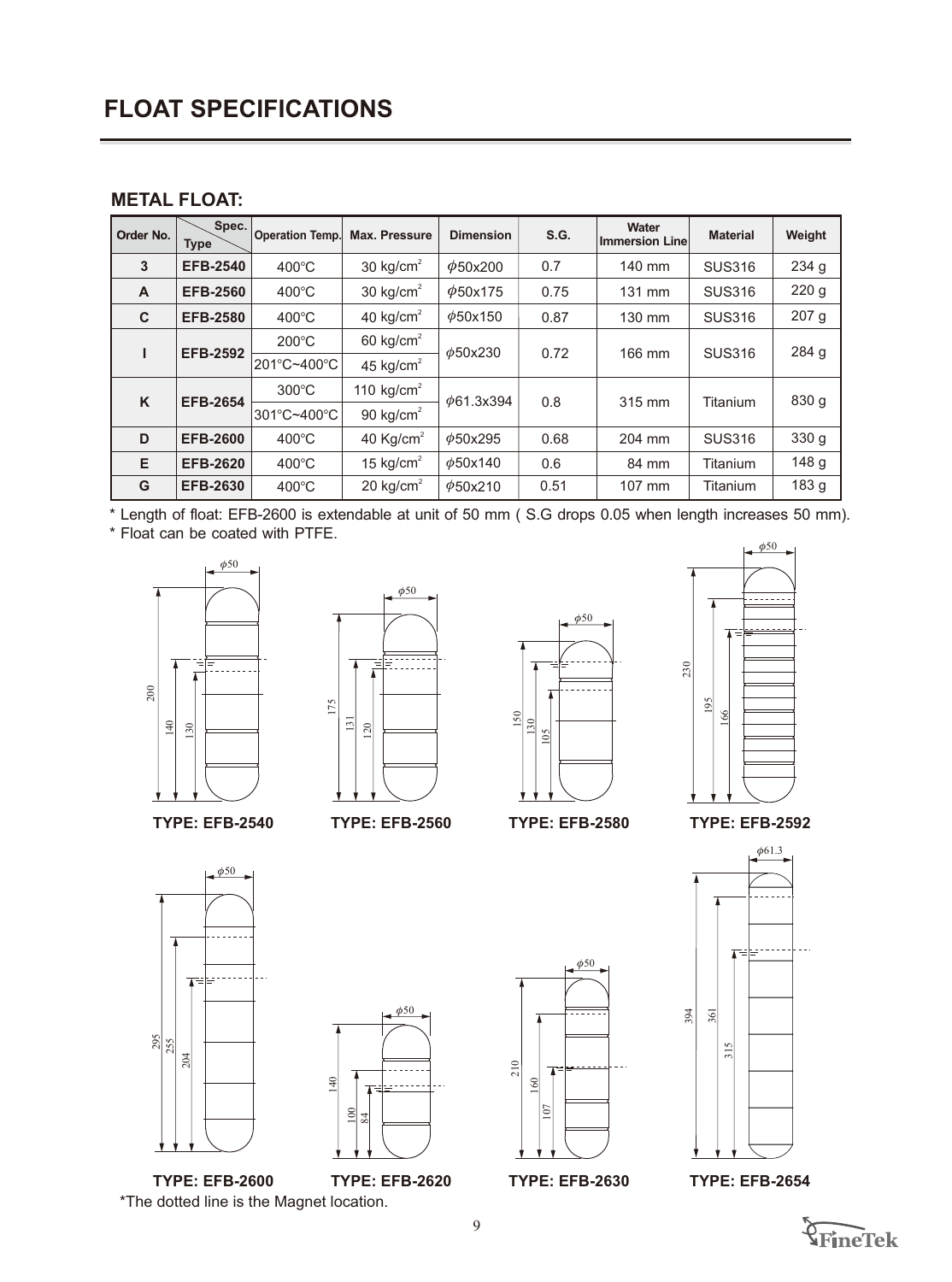# **FLAG DISPLAY**

### **Model No. EFB-0750**

- 1. Housing material : SUS 304
- 2. Flag Material : Engineering plastic
- 3. Flag Color : Red / White; Green / White
- 4. Cover Material : Engineering plastics
- 5. Operation Temp. : 20~140°C
- 6. Standard Unit : 50mm





#### **Model No. EFB-0700**

- 1. Housing material : SUS 304
- 2. Flag Material : Engineering plastic
- 3. Flag Color : Red / White; Green / White
- 4. Cover Material : Engineering plastics
- 5. Operation Temp. : 20~200°C
- 6. Standard Unit : 50mm

#### **Model No. EFB-0740**

- 1. Housing material : SUS 304
- 2. Flag Material : Ceramic
- 3. Flag Color : Red / White; Green / White
- 4. Cover Material : Glass
- 5. Operation Temp. : -20~400°C
- 6. Standard Unit : 50mm



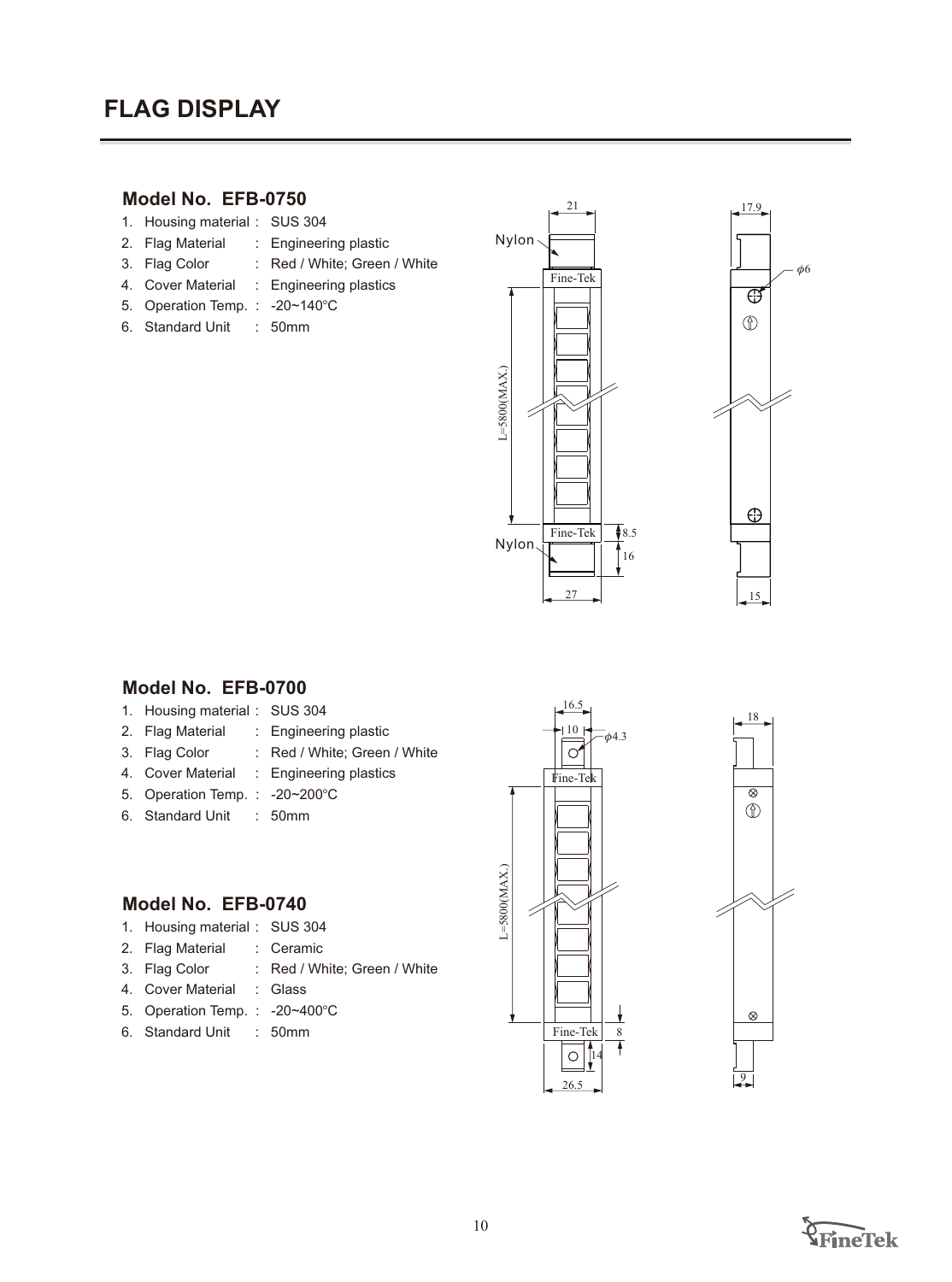## **Model No. EFA-2111 (unit: cm L Type)**

#### **Model No. EFA-2120 (unit: inch)**

| 1. Dimension                  | : $35(W)x1.5(T)xL$ |
|-------------------------------|--------------------|
| 2. Material                   | $:$ SUS 304        |
| 3. Color                      | : Black word       |
| 4. Operation Temp.: -20~400°C |                    |
| 5. Length                     | : 5.8M (228")      |





#### **Model No. EFA-2130 (unit: cm) Model No. EFA-2140 (unit: inch)**

| 1. Dimension | : 26(W)x3(T)xL |
|--------------|----------------|
| 2. Material  | : Plastic      |
| 3. Color     | $:$ Red word   |

- 4. Operation Temp. : -20~80°C
- 5. Length : 5.8M (228")

\* Custom-made scale is available.





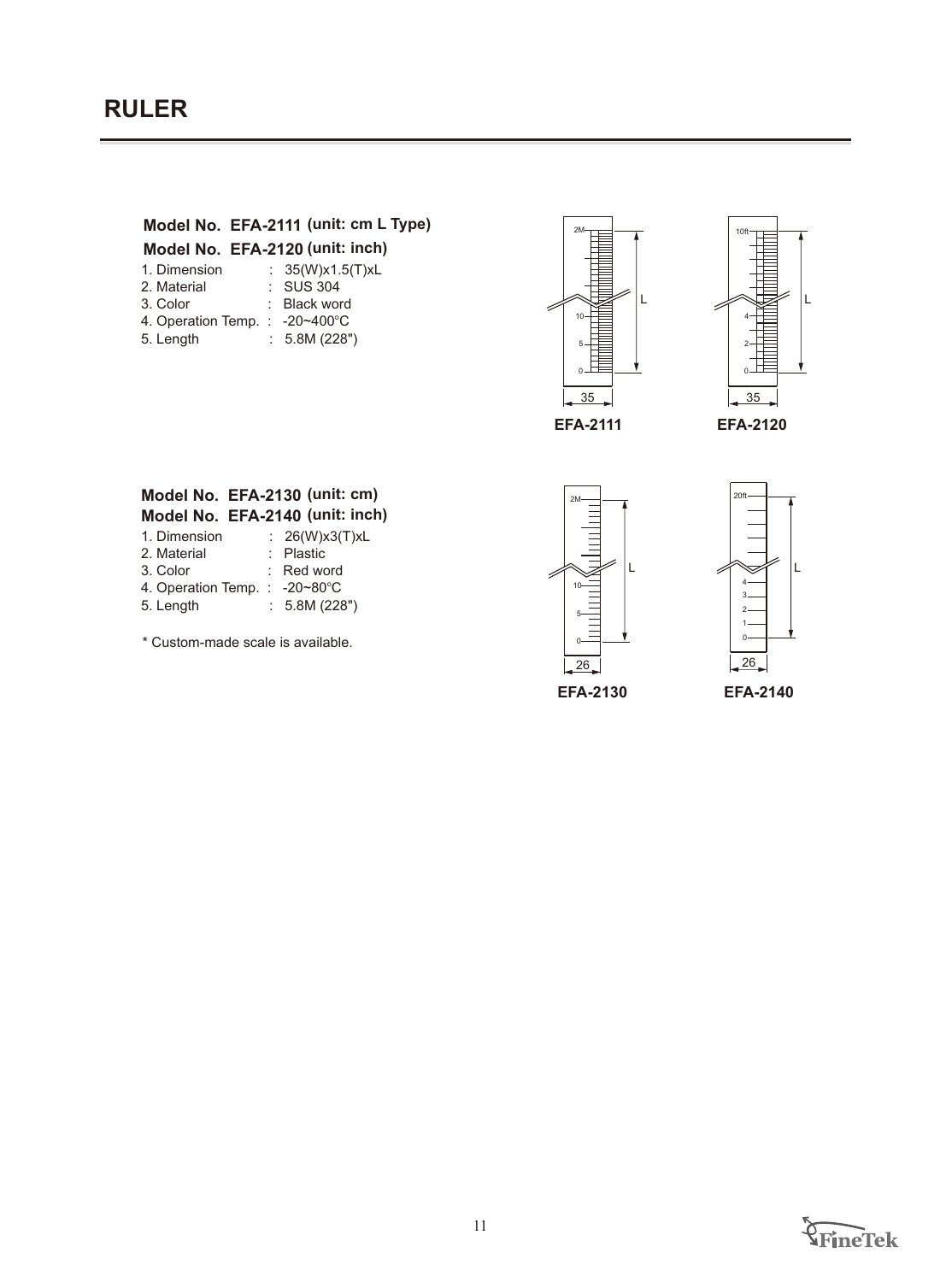# **[ ECONOMY TYPE ]**

# **Model No. EFB-1220/1230**

- 1. Contact Element : Reed Switch
- 2. Switch Form : EFB-1220, SPDT Hold type EFB-1230, SPDT Normal type
- 3. Contact Capacity : 1A /30W / 200Vdc /240Vac
- 4. Housing Material : Aluminum
- 5. Operation Temp. : -20~200°C
- 6. Protection : IP67
- 7. Cable Length : 1M (Silicon Cable)
- 8. Color code of wires: Black- COM; brown-NC; blue-NO Yellow /green-GND

# **[ STANDARD TYPE ]**

#### **Model No. EFB-1250/1260**

- 1. Contact Element : Reed switch
- 2. Switch Form : EFB-1250, SPDT Hold type
	- EFB-1260, SPDT Normal type
- 3. Contact Capacity : 1A /30W / 200Vdc /240Vac
- 4. Housing Material : Aluminum
- 5. Operation Temp. : -20~150°C(max. 250°C)
- 6. Protection : IP65

# **[ ENCLOSURE EXPLOSION-PROOF TYPE ]**

#### **Model No. EFB-1300/1310**

- 1. Contact Element : Reed switch
- 2. Switch Form : EFB-1300, SPDT Hold type
	- EFB-1310, SPDT Normal type
- 3. Contact Rating : 1A /30W / 200Vdc /240Vac
- 4. Housing Material : Aluminum
- 5. Operation Temp. : -20~85°C (max. 250°C)
- 6. Protection : Ex d IIC T6
- 7. Explosion-proof cable conduit is optional.

## **[ ADJUSTABLE TYPE ]**

#### Model No. EFB-14<sup>1</sup>

- 1. Contact Element : Reed Switch
- 2. Switch Form : EFB-1400, SPST NO Hold type
	- EFB-1410, SPST NO Normal type EFB-1420, SPDT Hold type
		- EFB-1430, SPDT Normal type
		- EFB-1440, SPST NO Hold type (side lead wire)
		- EFB-1450, SPST NO Hold type (LED display)
- 3. Contact Rating : 1A /30W / 200Vdc /240Vac
- 4. LED Power : 24 Vdc  $\pm 20\%$ (for EFB-1450)
- 5. Housing Material : PP
- 6. Operation Temp. : -20~140°C
- 7. Protection : IP67
- 8. Cable Length :2M (PVC Cable)
- 9. Contact wiring Red: COM, While: NO (EFB-1400/ 1410/ 1440 / 1450) Black: COM, Red: NC, White: NO (EFB-1420 / 1430)



Contact wire color code : Yellow/Green: GND









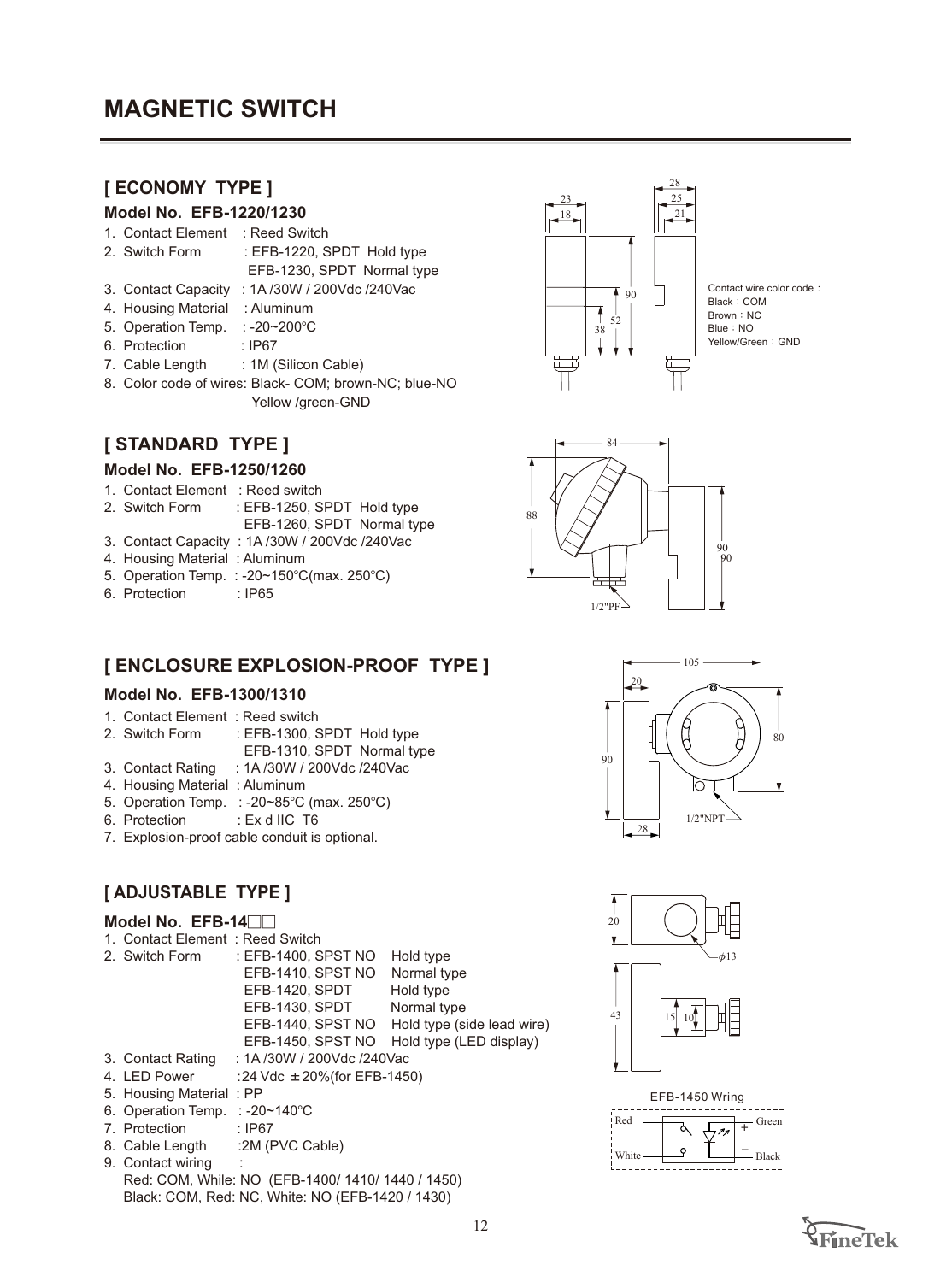# **LEVEL TRANSDUCER**

#### **Model No.: FGCG□0**



- 
- 6. Measuring Range :  $0.15 \sim 3M / 3 \sim 5.8M$  ( $\phi$ 17.2)
- 7. Ambient Temp. : -10~80°C
- 8. Accuracy  $\qquad \qquad : \pm 0.1\%$
- 9. Explosion-proof cable conduit is optional.

#### **ORDER INFORMATION**

#### **RESOLUTION**

- A: 6.35mm (3-wire)
- C: 6.35mm (2-wire) with TAB-2110

#### **TERMINAL HOUSING**

- G: PC (IP65)
- K: Aluminum (EEx d IIC T6 ) L: Aluminum (EEx d IIC T6)
- N: SUS304 or 316 X: Aluminum (IP65)

#### **TUBE TYPE & MATERIAL**

4:  $\phi$ 14 (SUS)

7:  $\phi$  17.2 (SUS) 8:  $\phi$ 20 (PVDF)

G  $-85x80-$ 7 55 MG16 Material: PC Protection: IP65















**FG A G 4 0**

LEVEL SENSOR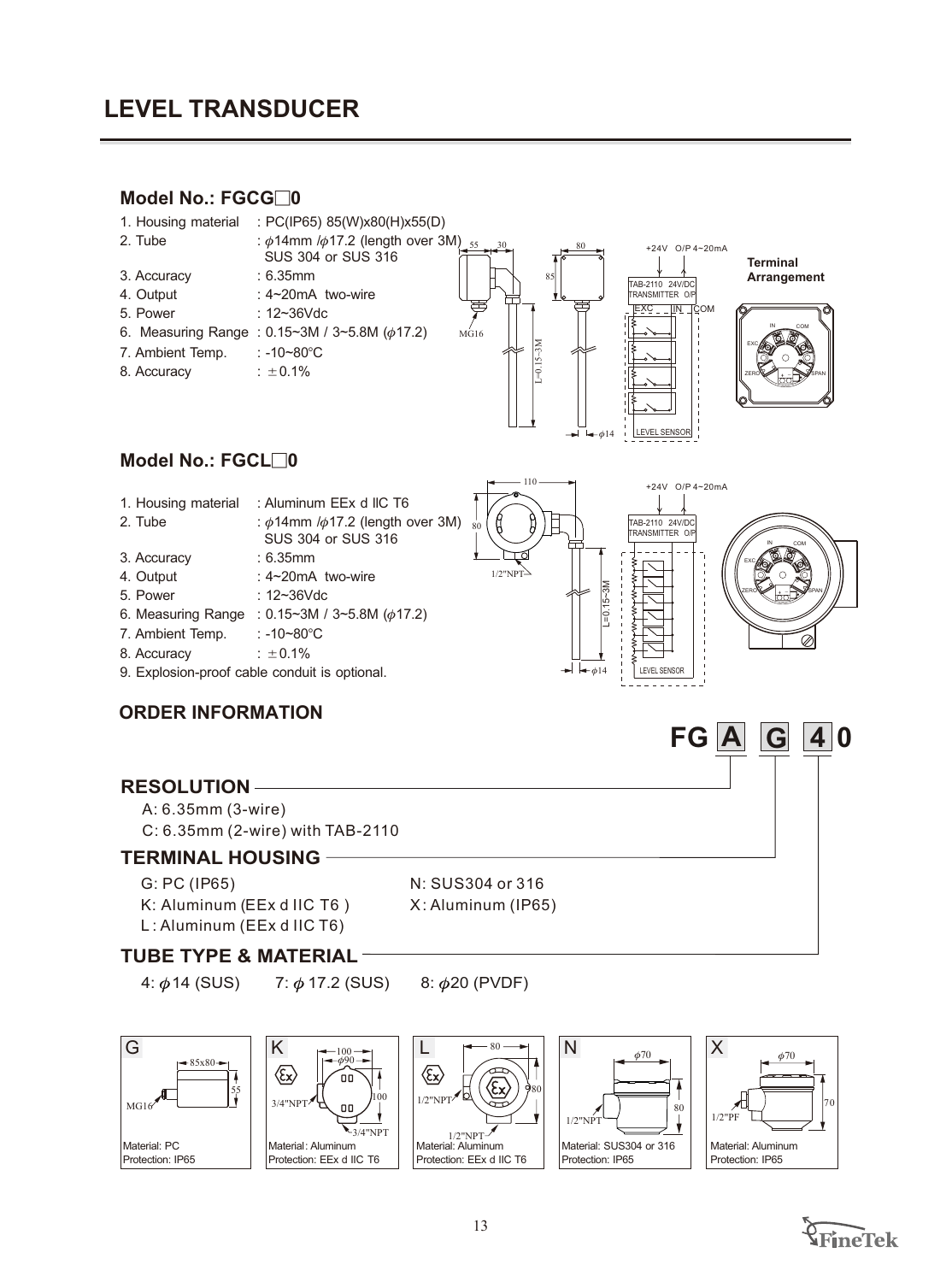# **TRANSDUCER & TRANSDUCER WIRING DIAGRAMS**

### **Model No.: TAB-2110 Transducer**

| Power Supply                 | : $12 - 36$ Vdc                       |
|------------------------------|---------------------------------------|
| <b>Output Current</b>        | : Loop power $4\negmedspace\sim$ 20mA |
| <b>Load Resistance</b>       | : RL(Max)=50(Vs-8)                    |
| <b>Operation Temperature</b> | : -40~80 °C                           |
| <b>Ambient Humidity</b>      | $: 0 - 80$ RH                         |
| Accuracy                     | : $\pm$ 0.1%(25°C)                    |
| <b>Temperature Effect</b>    | : 0.01%F.S./°C                        |
| <b>Adjustment Range</b>      | : Span Ajustment 20% FS               |
|                              | Zero Ajustment 5% FS                  |
|                              |                                       |



### **TRANSDUCER WIRING DIAGRAMS**

2-wire level transducer (resistance output) connected with analog meter for level monitoring.



2-wire level transducer (4~20mA output) connected with digital meter (PB-Series) for level control.



3-wire level transducer (4~20mA output) connected with 4~20mA analog meter for level monitoring.





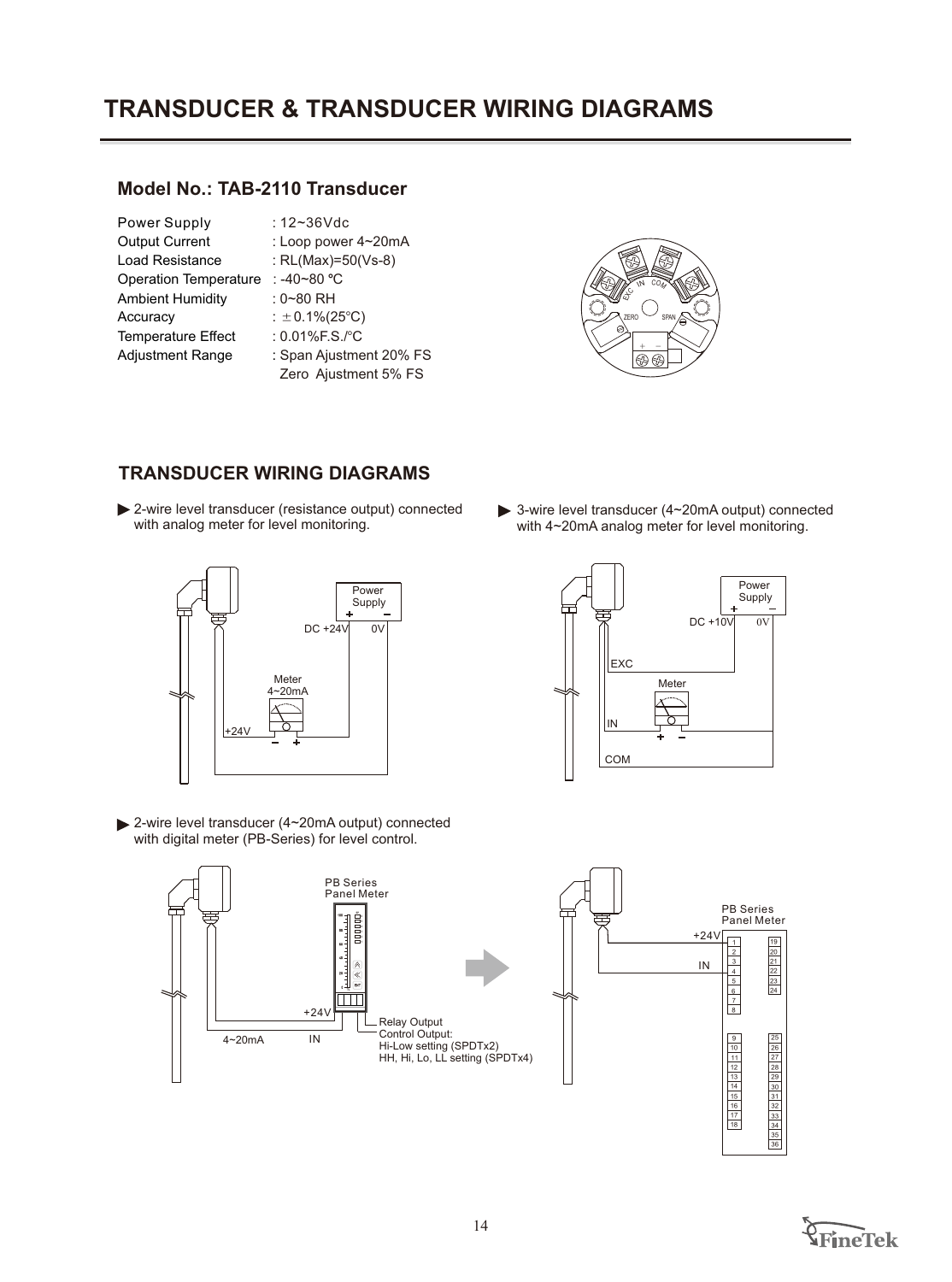# **TRANSDUCER & TRANSDUCER WIRING DIAGRAMS**

## **TYPE: EF+EG**

- 1. SUA304 Material :
- 2. Non-Linearity :  $\pm 0.05\%$  F.S or  $\pm 1.0$ mm(whichever is greater)
- 3. Repeatability  $: ±0.01\%$  F.S或 $±0.5$ mm(whichever is greater)
- 4. Operation Temp. : -30°C~200°C
- 5.  $: 4~20mA$
- 6. Communication : RS-485
- 7. Loop power  $: +24 \text{Vdc} \pm 10\%$
- 8. Protection : IP67



#### Order Information For EF+EG

During model selection of EF Series,please select EG Transmitter parts code as described below:



#### Transmitter

- A : EG37 Intrinsically Safe Explosion-Proof Modbus RS-485 Output (EG371BQ00-00AB-L)
- B : EG37 Intrinsically Safe Explosion-Proof 4~20mA(Bottom~Top)Output (EG371BQ00-00A0-L)
- C : EG37 Intrinsically Safe Explosion-Proof 4~20mA(Top~Bottom)ReverseDirection Output (EG371BQ00-00B0-L)
- EG31Modbus RS-485 Output D : (EG311BQ00-00AB-L)
- E : EG31 4~20mA(Bottom~Top)Output
- (EG311BQ00-00A0-L)
- F : EG31 4~20mA(Top~Bottom)Reverse Direction Output (EG311BQ00-00B0-L)
- ※ EG Transmitter is not suitable for By-Pass Indicator with Dual Flange, Blanket type, Jacket type & Removable Insulation type.
- ※ EG transmitter fastener code number : EGB-0500

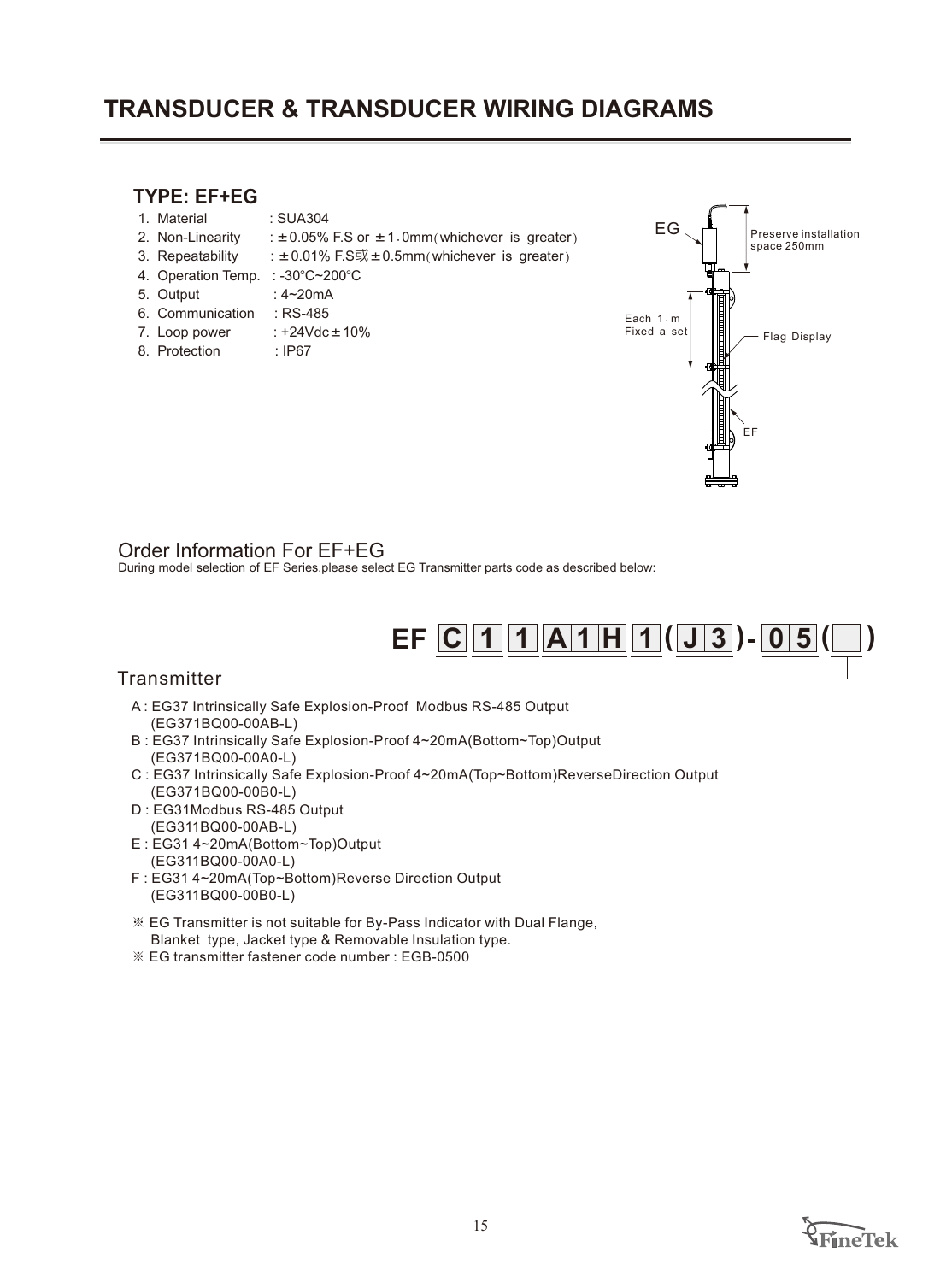## **Model No.: LN-010 Model No.: LN-02**9





|   | <b>PART</b>          | <b>LN-010</b>           | LN-021                 | <b>LN-022</b>   |
|---|----------------------|-------------------------|------------------------|-----------------|
|   | <b>Body Material</b> | <b>SUS316</b>           | PP                     | <b>PVDF</b>     |
| 2 | Working Temp.        | $150^{\circ}$ C         | $80^{\circ}$ C         | $120^{\circ}$ C |
| 3 | Working Pres.        | 1/2"PT                  | $1/2$ "PT              |                 |
| 4 | Connection           | $20$ kg/cm <sup>2</sup> | $5$ kg/cm <sup>2</sup> |                 |

**Model No.: LN-□ 30** 



|                            | <b>DIMENSIONS</b>           |     |  |  |  |
|----------------------------|-----------------------------|-----|--|--|--|
| <b>SIZE</b><br><b>CODE</b> | 3/4"                        | 1 " |  |  |  |
| A, B                       | <b>ACCORDING TO JIS 10K</b> |     |  |  |  |
| C                          | 120                         | 130 |  |  |  |
| ח                          | 90                          | 90  |  |  |  |
| F                          | 21.8                        | 25  |  |  |  |

| <b>PART</b>    |               | $LN-30$                                                                |  |
|----------------|---------------|------------------------------------------------------------------------|--|
| 1              | Body Material | <b>SUS304</b>                                                          |  |
| $\overline{2}$ | Working Temp. | $150^{\circ}$ C                                                        |  |
| 3              | Working Pres. | $10\text{kg/cm}^2$                                                     |  |
| 4              | Connection    | $LN - 30$<br>$\overline{\phantom{a}}$ 2: 3/4" JIS 10K<br>3: 1" JIS 10K |  |

# **Model No.: LN-**□ 4□



| <b>DIMENSIONS</b>                |                      |     |  |
|----------------------------------|----------------------|-----|--|
| <b>SIZE</b><br>CODE <sup>®</sup> | 3/4"                 | 1 " |  |
| A, B                             | ACCORDING TO JIS 10K |     |  |
| C                                | 172                  | 187 |  |
| D                                | 18                   | 23  |  |

|                | <b>PART</b>   | $LN-741$        | $LN-142$                                      |
|----------------|---------------|-----------------|-----------------------------------------------|
| 1              | Body Material | PP              | <b>PVDF</b>                                   |
| $\overline{2}$ | Working Temp. | $80^{\circ}$ C  | $120^{\circ}$ C                               |
| 3              | Working Pres. |                 | $5$ kg/cm <sup>2</sup>                        |
| 4              | Connection    | $LN \square 49$ | $\mathbb L$ 2: 3/4" JIS 10K<br>$3:1"$ JIS 10K |

# **Bellows Sealed Valve**



#### **Model No.: LN-□50 9 Model No.: LN-□60**



| <b>PART</b> |                      | $LN-\,50$                       | $LN-\ 60$                                  |  |
|-------------|----------------------|---------------------------------|--------------------------------------------|--|
|             | <b>Body Material</b> | <b>SUS316</b>                   | <b>SUS316</b>                              |  |
| 2           | <b>Working Temp.</b> | $350^{\circ}$ C                 | $350^{\circ}$ C                            |  |
| 3           | Working Pres.        | $25$ kg/cm <sup>2</sup>         | $25$ kg/cm <sup>2</sup>                    |  |
|             | Connection           | LN -⊟ 50<br>2: 3/4"PT<br>3:1"PT | LN-F<br>60<br>2: DN15 PN16<br>3: DN20 PN16 |  |

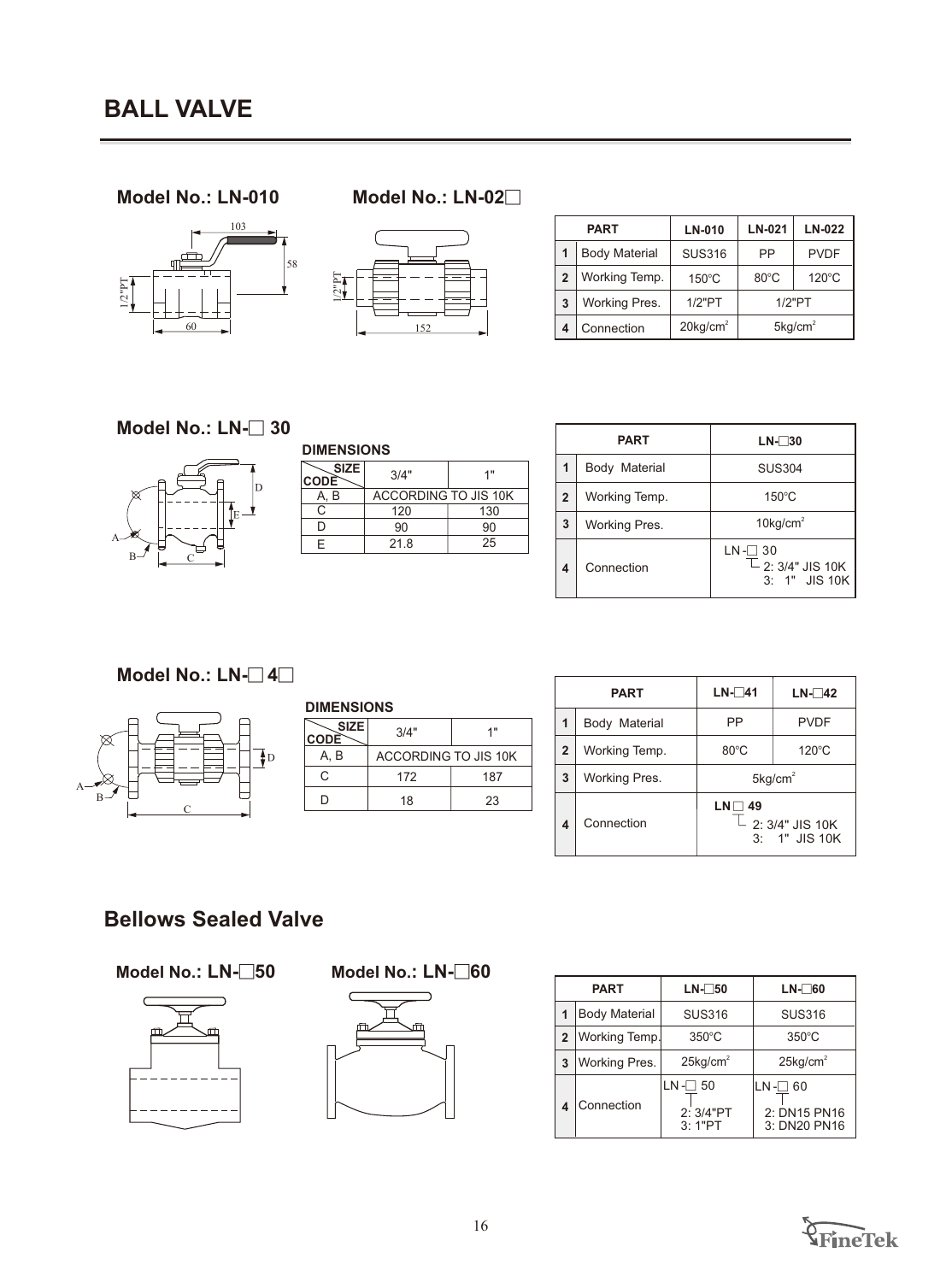As shown below the optional accessories can be installed on to a By-Pass Level Indicator to monitor and control the level of the liquid.

#### A. Level Transmitter

- 1) Economy Type : EFB-0750 series
- 2) Standard Type : EFB-0700 series 3) High Temp. Type : EFB-0740 series

#### B. Ruler

1) Stainless ruler (metric) : EFA-2110/2111(L Type)

Flag Indicator

**E. Magnetostrictive Level Transmitter**

**C. Ruler**

- 2) Stainless ruler (imperial): EFA-2120
- 3) Plastic ruler (metric) : EFA-2130
- 4) Plastic ruler (imperial) : EFA-2140
- C. Magnetic Switch (see page 15)
	- 1) Economy Type : EFB-1220 series
	- 2) Standard Type : EFB-1250 series
	- 3) Explosion-proof Type : EFB-1300 series
	- 4) Adjustable Type : EFB-1400 series
- D. Level Transducer

1) 3-wire standard

- **E.** 磁致伸縮液位器
- 1) 二線式
- 2) 2-wire standard 3) 3-wire explosion proof

 4) 2-wire explosion proof 5) 2-wire reversible



1/2"PT plug **B. Level Transducer** Top end  $\bigoplus$ **Connecting** Flange O 16 15  $\mathbb{R}^{\mathbb{I}}$ 14 灬 13 12 11 10 9

 $\mathbf{0}$ 

क़

ଚ



- EFB-1300 (Explosion-Proof Type)
- EFB-1400 (Adjustable Type)



Bottom end

**Chamber**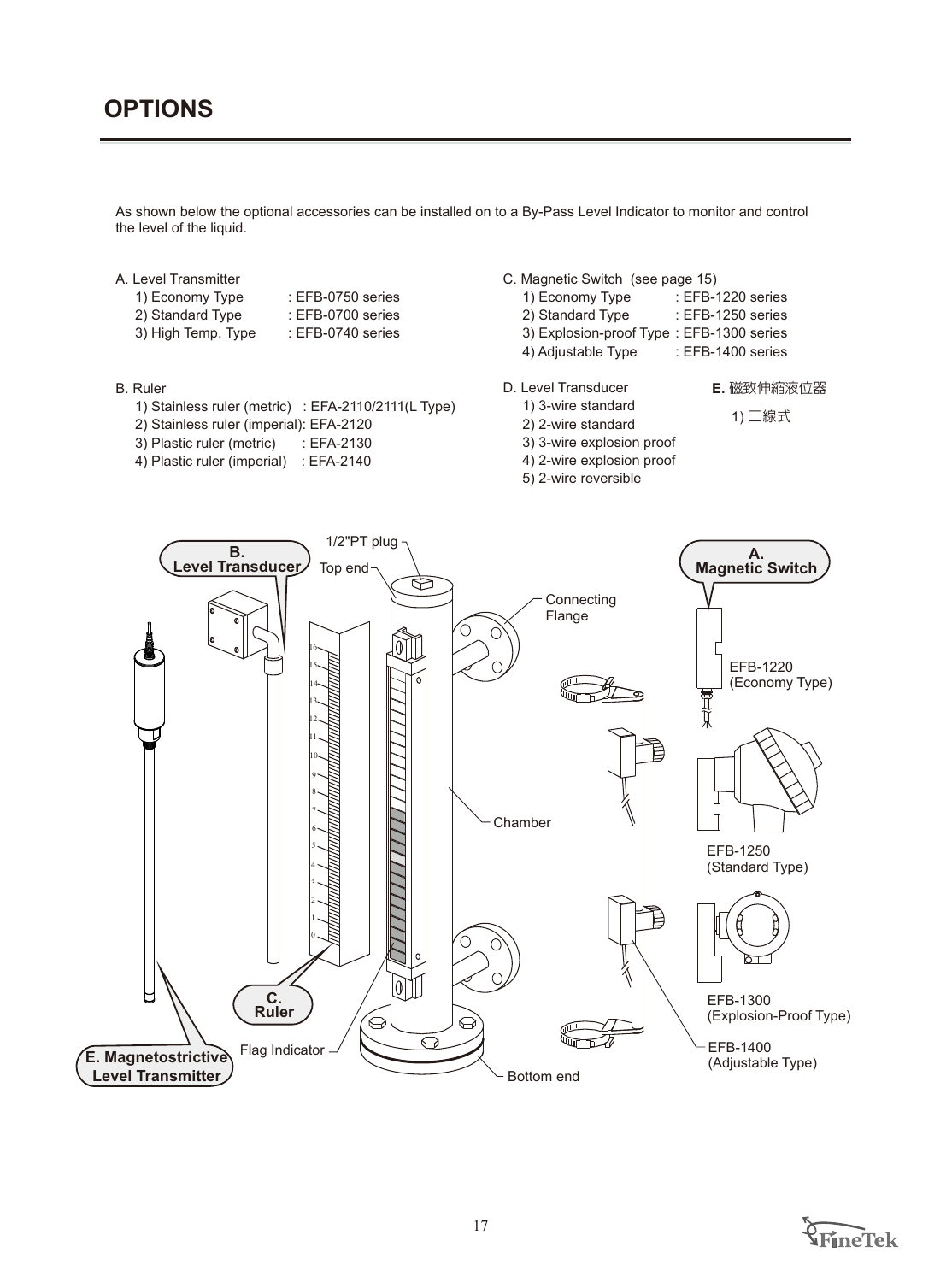- 1. (Fig.1) By-pass Level indicator with the standard magnetic switches (Aluminum Alloy) and liquid level transmitter. With the housing protection IP65, it is suitable for outdoor or moist environment.
- 2. (Fig.2) By-pass Level Indicator 3. (Fig.3) By-pass Level Indicawith explosion-proof magnetic switches. With its housing protection Ex d IIC T6, it is applicable for hazardous environments .
- tor with adjustable magnetic switches and SUS304 ruler. It can be assembled with upward /downward movable multiple magnetic switches on a riding rod. 3. (Fig.3) By-pass Level Indica-



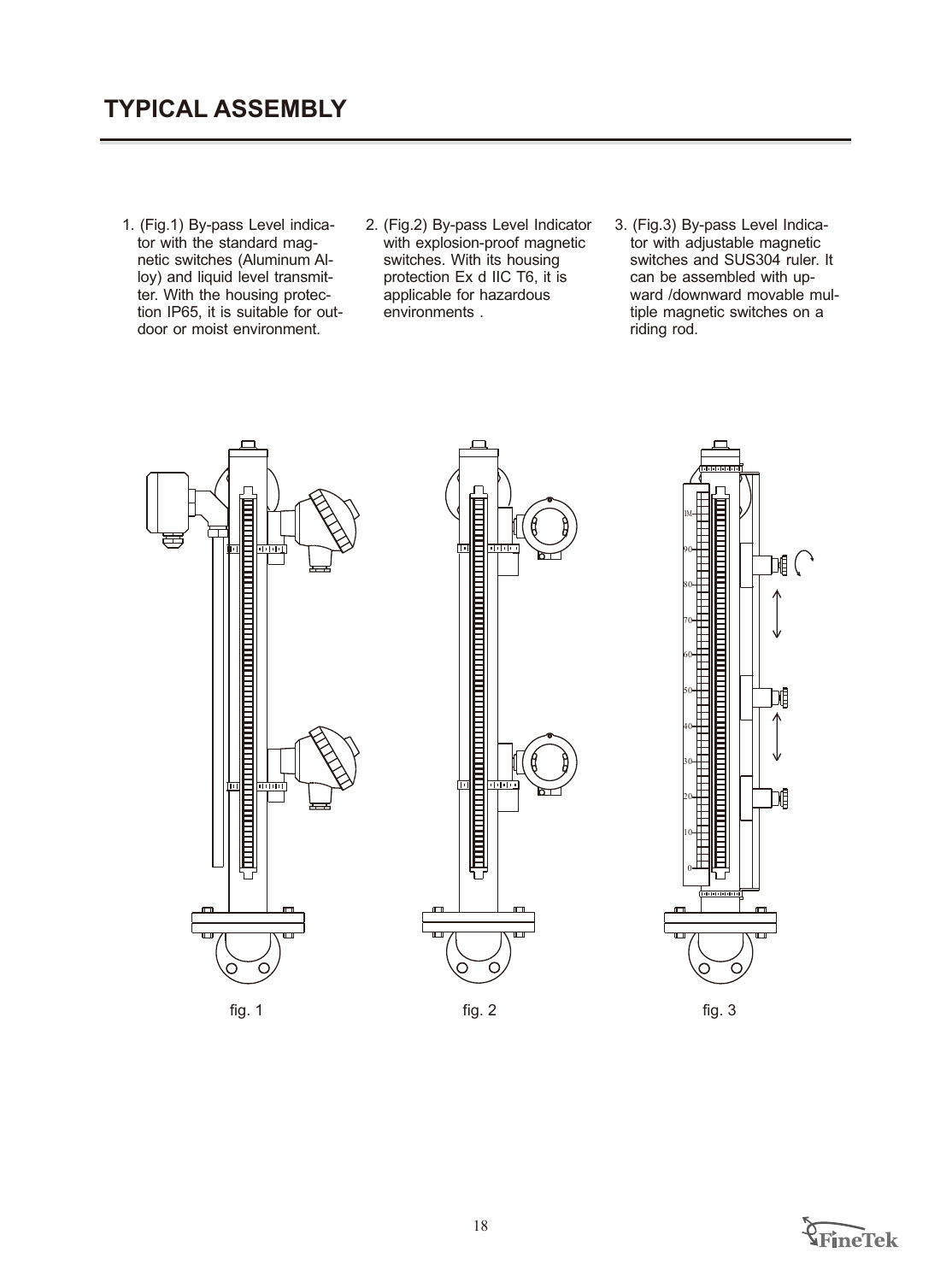# **CAUTIONS FOR INSTALLATION**

- 1. The magnetic switch (EFB-14 $\square$  series) is to be placed on a riding rod, then fasten the riding rod to the chamber with two hose clamps. (see page 18 - fig.3)
- 2. The magnetic switch (EFB-12 $\Box$  & EFB-13 $\Box$ ) is to be fastened on the chamber with a hose clamp. (see fig.4 and page 18 - fig.1, fig.2) Positioning orientation of magnetic switches as fig.2.
- 3. Because the magnetic switch is a sensitive component, thus any extreme shock to the switch will cause malfunction.
- 4. Make sure there is no external magnetic field or source within 10 centimeters of the switch to avoid magnetic interference.
- 5. Make sure the wire of the magnetic switch is pointing downward.
- 6. Do not contact any high temperature material with unit's cables while wiring.
- 7. When using magnetic switch to control inductive or capacitive load, a RC protective circuit should be used to ensure long life of the switch contact.
- 8. The magnetic switch must be located near the flag display and the surface of it is as close to the outer chamber wall as possible.
- 9. Before actuating, be sure all wirings are done correctly.
- 10. See fig.3 for the installation direction of mounting holes
- 11. A fixed holder is recommended to be used in betweem center to center flanges when distance is beyond 1.5 meters. Maximum distance between two fixed holders or center flange to fixed holder can not exceed 1 meter for best stability. Fixed holders will be a custom-made accessory for different applications. To order, please fill out the request in order form as shown in fig 7.





fig. 4

#### **Position Orientation Of Magnetic Switches**







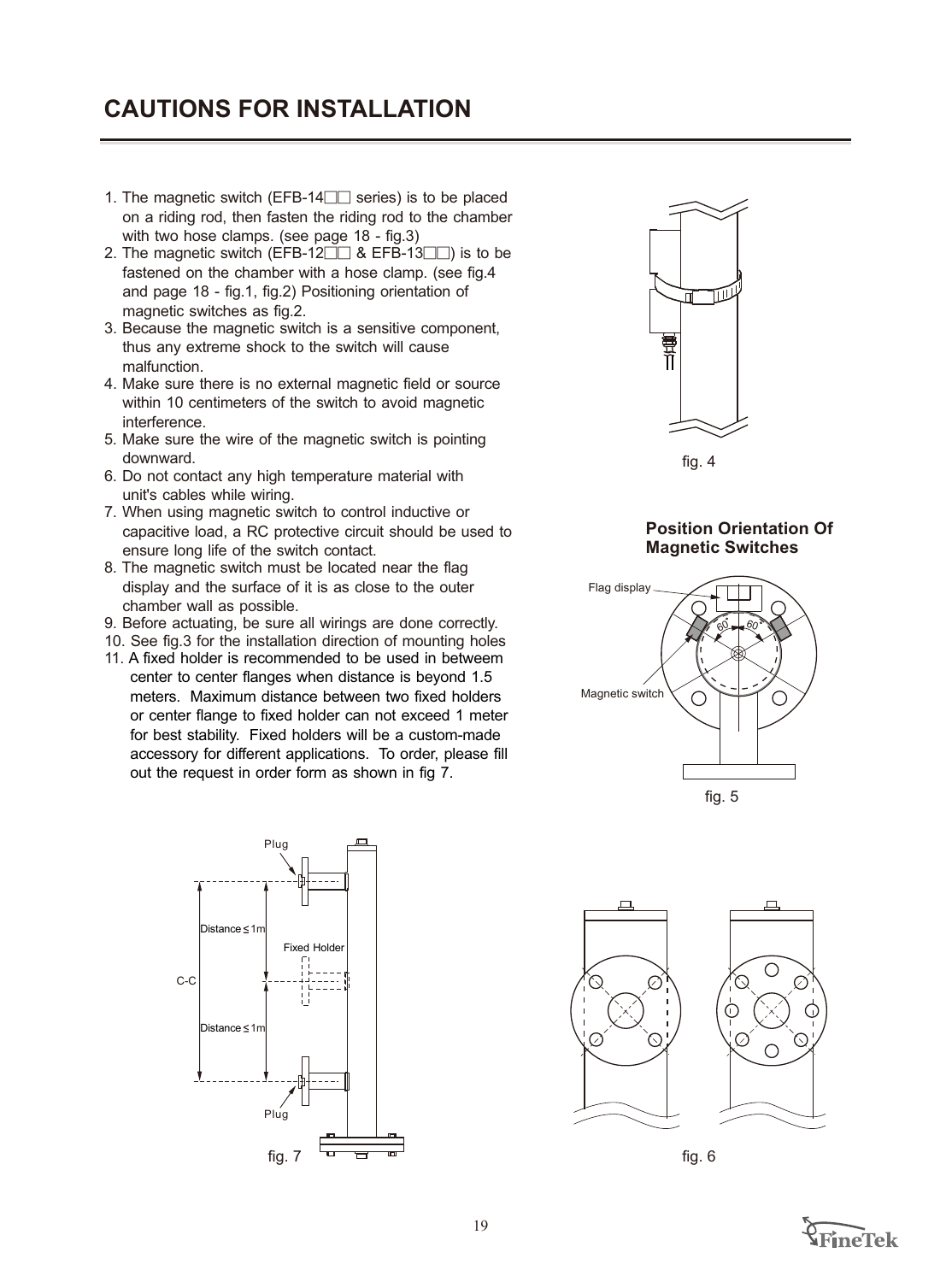# **ORDER INFORMATION**

# **Top End Type**



### Connection

| Flange | <b>Screw</b><br>(bolt type) | <b>Screw</b><br>(nut type) | Slip pipe     | N/A  | Control<br>valve | Ko<br>Jacket                 |
|--------|-----------------------------|----------------------------|---------------|------|------------------|------------------------------|
| ┷₩     | ۷V<br>M<br>┷┙               | ---<br>┷┵╲┷                | ┯⋎₩<br>┷┙╲┙╲┷ | ┷∿∿┷ | ┯₩╥<br>┷ᠰᠰ       | ⊣∿∿⊤<br>┍<br>≂<br>ட<br>┷╩╲╬┷ |

# Bottom End Type

| Dual flange+Plug           | Dual flange<br>+Top mounting flange | Dual flange<br>+Angle pipe+Plug | Dual flange<br>+Control valve |
|----------------------------|-------------------------------------|---------------------------------|-------------------------------|
| ച                          |                                     |                                 |                               |
| Dual flange<br>+Angle pipe | Dual flange<br>+Top mounting pipe   |                                 |                               |
|                            |                                     |                                 |                               |